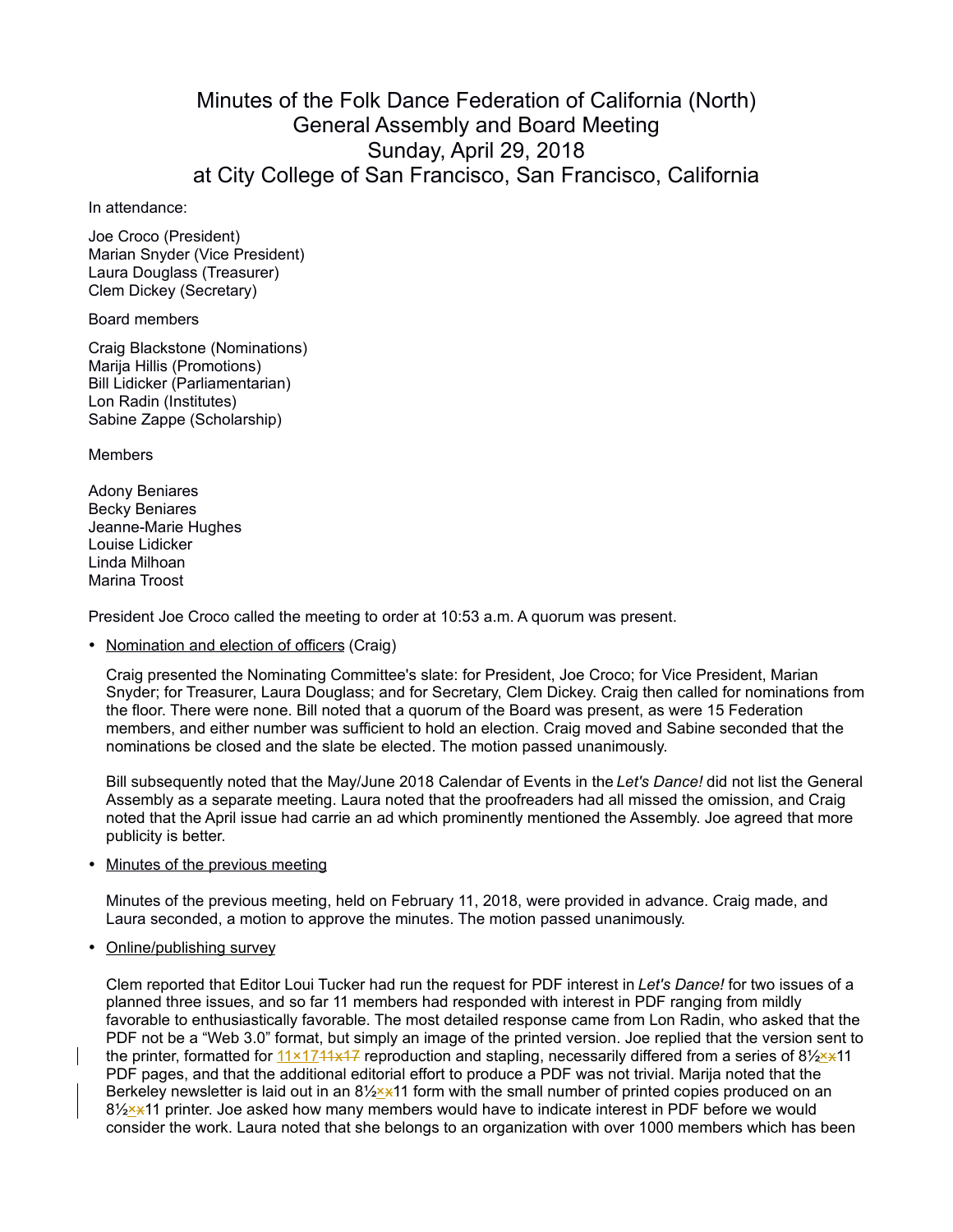soliciting interest in PDF for at least a year, so far without a conclusion. Marija suggested that a different wording, e.g. "Would you be able to tolerate a PDF version?", and more background information on motivations, e.g. environmental impact, would produce a more useful set of responses. Laura noted that in any case we could not produce a PDF version without someone tot produce it, and Joe added that in the past Let's Dance! had often had a larger staff. Craig moved and Laura seconded that the Board postpone further discussion until after the third request for PDF interest appears in *Let's Dance!* The motion passed unanimously.

Officers Ball

Lon reported that he had received no responses from the two requests in Let's Dance for teachers, and that he planned to start recruiting soon. In response, Laura, Craig, and Marija offered to teach.

Joe reported that Loui and Lucy have a contract in hand, which they have not yet signed, for the 2019 Officers Ball. The contract is for the Hayward Veterans Memorial Hall on October 19, 2019.

- President (Joe) no report
- Membership (Alicia La Fetra) absent, written report included

Clem moved, and Craig seconded, a motion to accept the membership report. The motion passed unanimously.

- **EditorPEditor (Loui)** absent
	- Finance (Lucy Chang) absent

Laura reported that the Treasury Report format no longer matches the Budget format due to changes in the Budget format, and asked whether she should revise the Treasury report to match. She clarified that the changes would affect only the report and not the underlying database or the interaction between the Treasurer and the Finance Committee. Joe noted that such a change would not require Board approval.

- Institute (Lon) covered under Officers Ball, above
- Vice President (Marian) no report
- Scholarship (Sabine) written report included

The Committee proposed a revision of its Standard Operating Procedure. Sabine explained that current SOP restricts scholarship eligibility to Federation members, and the revision removes that restriction. Laura and Clem noted that the motivations were non-discrimination, and compliance with the intent of 501(c)(3) corporation law. Bill made, and Lon seconded, a motion to approve the revised SOP. The motion passed unanimously.

Sabine said that the written report showed that the Committee had used \$1425 of its \$2100 budget to award four scholarships to Bay Area Country Dance Society Family Camp and Stockton Folk Dance Camp. She requested an additional \$2000 to cover possible additional awards for Stockton and for other events later in the year. She noted that scholarship requests vary from year to year. Marija moved, and Craig seconded, a motion to add \$2000 to the Scholarship budget. The motion passed unanimously.

• Promotions (Marija)

The committee is expecting a bill for Bay Area Dance Week expenses. Craig and Bill asked about the procedure for reporting on the efficacy of the promotions. Clem noted that Kevin Greek usually produces a report; Joe said that he would ask Kevin for a report.

• Treasurer (Laura) – written report included

Most of the income is from memberships and most of the expense is for *Let's Dance!*, as usual. Laura will change the Treasurer's Report format to match the new Budget format.

- Research (Cricket Raybern) absent
- Archives (Kevin Greek) absent